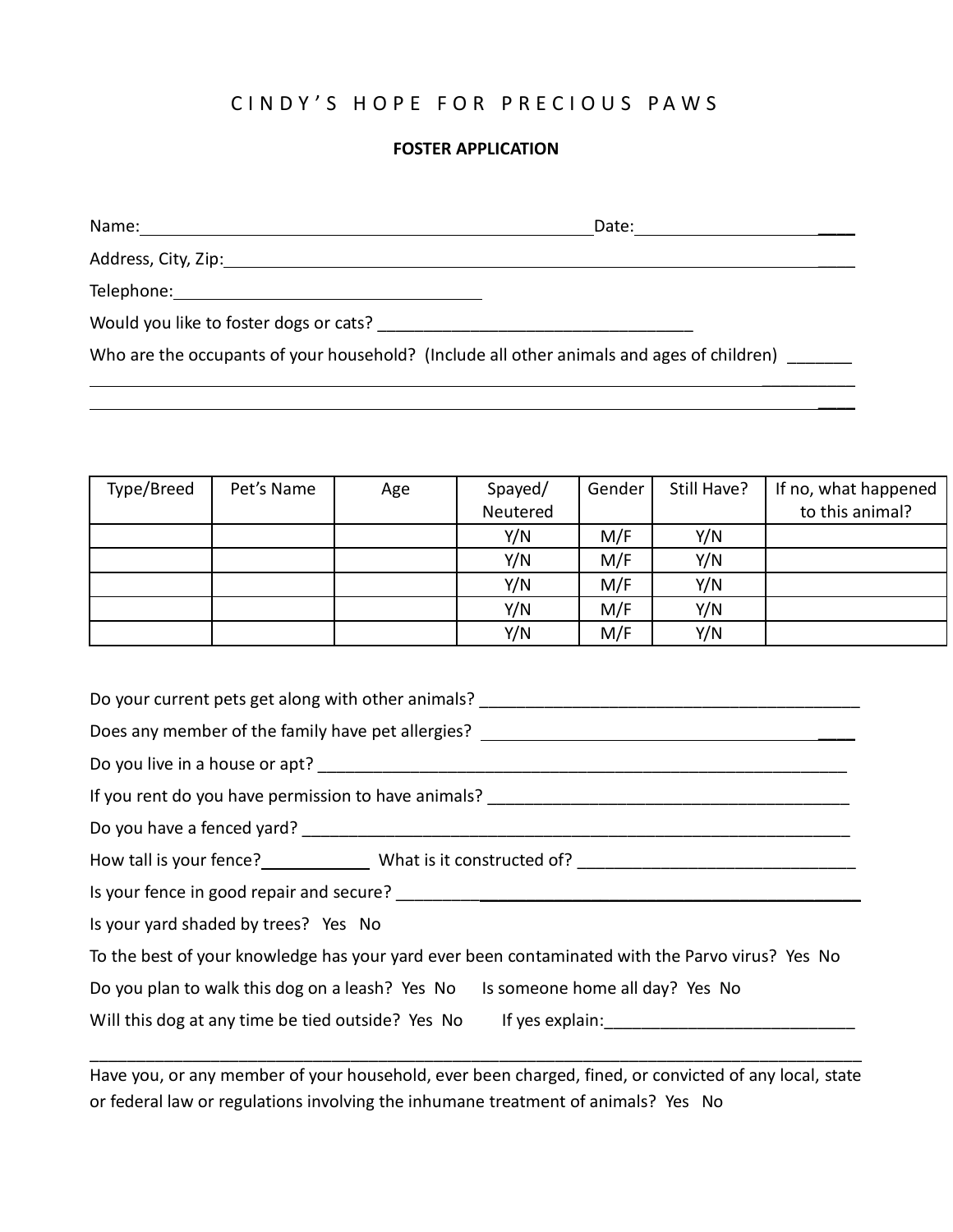Will the foster animals have shelter from the elements if left out during the day? Please specify:

 $\overline{\phantom{a}}$  , and the contract of the contract of the contract of the contract of the contract of the contract of the contract of the contract of the contract of the contract of the contract of the contract of the contrac

 $\overline{\phantom{a}}$ 

How long do you feel a dog should be given for an adjustment period in a new home?

Is your family willing to work with a new dog on any issues that he/she may have?

Do all members of your house want to foster animals? Yes No

 $\overline{\phantom{a}}$ 

Will you agree to having a Hope for Precious Paws representative make a pre-placement home visit? Yes No

Do you agree that any foster placed in your care are under the ownership of Cindy's Hope for Precious Paws? Yes No

Do you agree that only Cindy's Hope for Precious Paws can transfer or permanently place any pets you may foster? Yes No